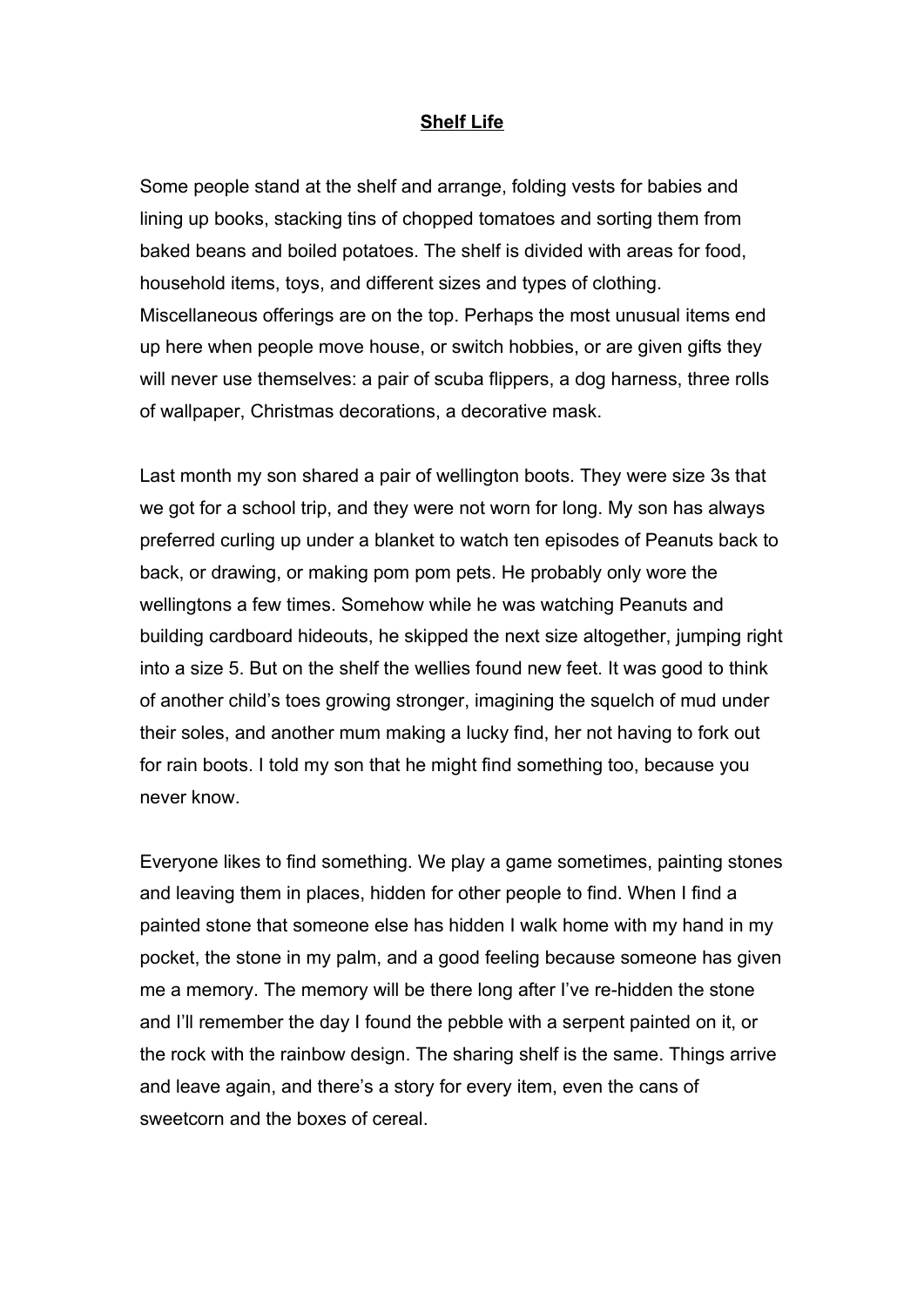We met Paul the day we shared the wellies. A metal trolley loaded with groceries pushed through the door of the café, followed by Paul who was steering the whole thing towards the shelf. There had been a big delivery from the supermarket, he explained. What was the story here? I thought all the food came from the café and the garden, but I was wrong. This story started in London, where strong gusts of wind had been blowing, a storm so violent that the huge wooden doors of the Westminster parliament slammed shut and gusted open again. The Prime Minister's much trumpeted Halloween deadline came and went, and the supermarket bosses were left staring at the tins and packets they had piled high for a second time: food set aside for a national crisis, postponed. So now the warehouses were being emptied again. The sharing shelf smiled and caught the windfalls.

The shelf isn't just about a boy's wellies, or the pair of gloves that the lady with a scarf tied over her ears found and pulled on straight away, a smile on her lips and happier, warmer fingers. I'd like to tell you her story too, but she doesn't speak the same language as me. It didn't matter. We smiled at each other in front of the shelf. There is always an understanding here. There is a feeling of sticking together, especially when times are hard. Paul looks out for people and he anticipates what they might like. Others do the same when they donate, and when they stand here and chat.

I helped Paul put the food from the trolley onto the shelf, thinking to myself that if these beans went home to feed my kids, I'd watch them eating with sauce dribbly on their chins and I'd feel an extra glint of pleasure. And whoever ate the cornflakes would find them even crunchier. The soup would warm a belly even better because it came from the sharing shelf. The shelf would be here, and it would be something to feel reassured by in spite of the election, and the winning or the losing of seats, and the meanness imposed. The shelf would be stacked, and stacked again. When more people know about the shelf there will just be more of us to hold each other together, stacked like tins. *They*, the ones that cut and sanction, will become a narrow tower of cans. Kick one and the whole lot will tumble, and one day we'll get to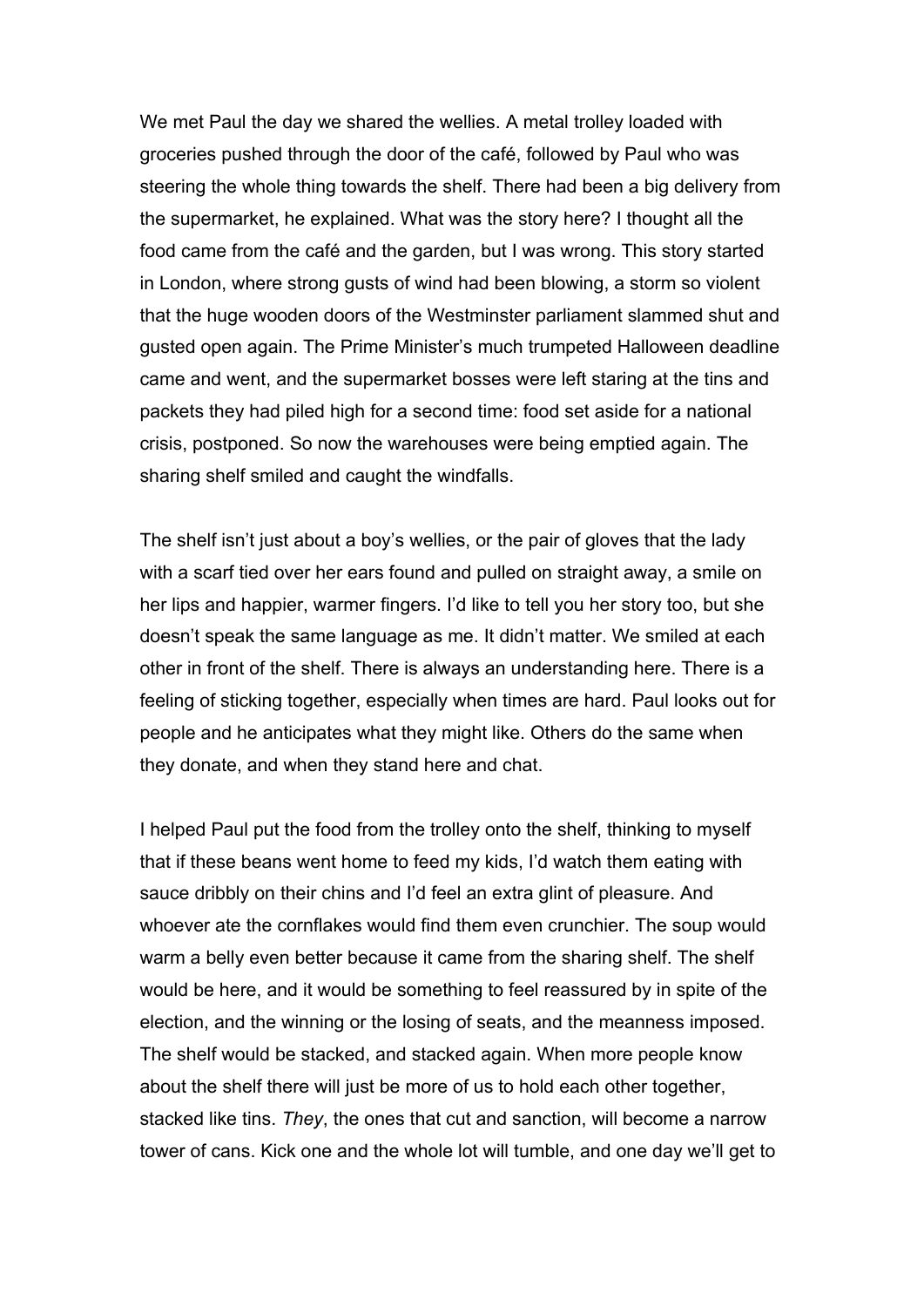that moment again, the 'will it, won't it' anticipation of the whole thing clattering down.

I have a daughter too. She is younger than my son. She just started Primary One and the General Election was confusing for her. It felt all at odds with the good cheering and winter festivities that were still going on in spite of the anxiety.

The day after the election both the kids were eating their breakfast. They were late for school but I had no energy to spur them on. I watched them slurping milk and puffed rice, and dabbed the dribbles from my daughter's Christmas outfit. It was Christmas Jumper Day at school, but the whole idea seemed tragic in the wake of what had just happened.

"I don't like Boris," my girl said.

The news is on in the background.

"But I like Hanukkah," she nodded.

"I think you mean Nicola," I said, stroking her hair behind her ear. "But we like Hanukkah too."

Today I help Paul put new tins and packets of food on the shelf. A box of fresh produce comes in from the garden, vegetables we seeded last winter. I remember how we turned the cold, empty soil to prepare it for the seeds, and how the harvest had seemed so distant.

While we are restocking the shelf a lady arrives. No questions are asked here and she can quietly take whatever she needs, but she explains anyway.

"I am the working poor," she says, her hand to her chest. "I'm a mother."

Is there anything else she could do with? Paul asks. A suggestion box would be great. He's got that in mind for the future. And bags to carry things.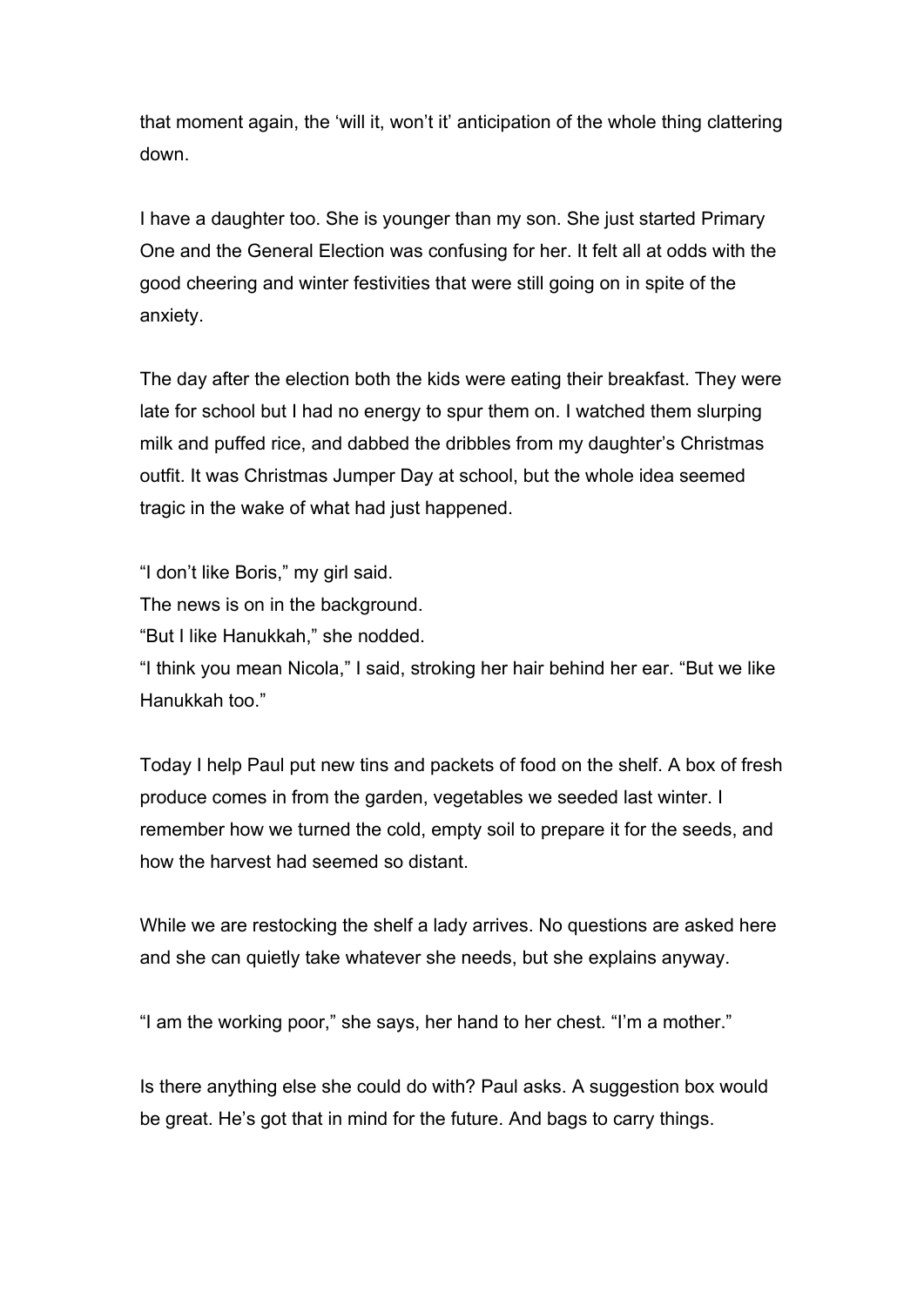A couple arrives some time later and they leave items from their home. The Christmas decorations are popular and raise a smile. They are gone twenty minutes later. An older man visits like every day since he was sanctioned. He puts a few groceries into his rucksack and thoughtfully wraps the final piece of tinsel around his hat.

"Don't know what I'd do without the shelf," he says to me.

"Take for every meal", Paul tells him. "Make sure you have enough."

The man nods.

"See you tomorrow," Paul says.

The flippers are still here. They'd make a great Christmas present for someone who loves the sea, or for someone who needs to swim faster against the current. Sometimes we could all use a pair of flippers.

I have something else to share today. My daughter's turquoise shoes. An infant size 6. She wore these for a long time, over a year, but they look perfect. You have to move to grow, and my daughter was never supposed to be able to walk or move her feet at all. But suddenly this year, she moved her feet for the first time. She wiggles now, she stretches, and she is making the beginnings of steps. As of last week she has made it into size 7 pink lace-ups. Sharing my daughter's shoes is a triumph.

I like to think of another child learning to toddle, walking in the arts centre garden in the turquoise shoes, playing in the big sand pit. I like to imagine the neural networks forming in that baby's brain and through some magical pairing, those networks replicating themselves in my daughter's nerves and muscles and neurons, the bones strengthening, the ankles flexing. There is hope and joy in sharing.